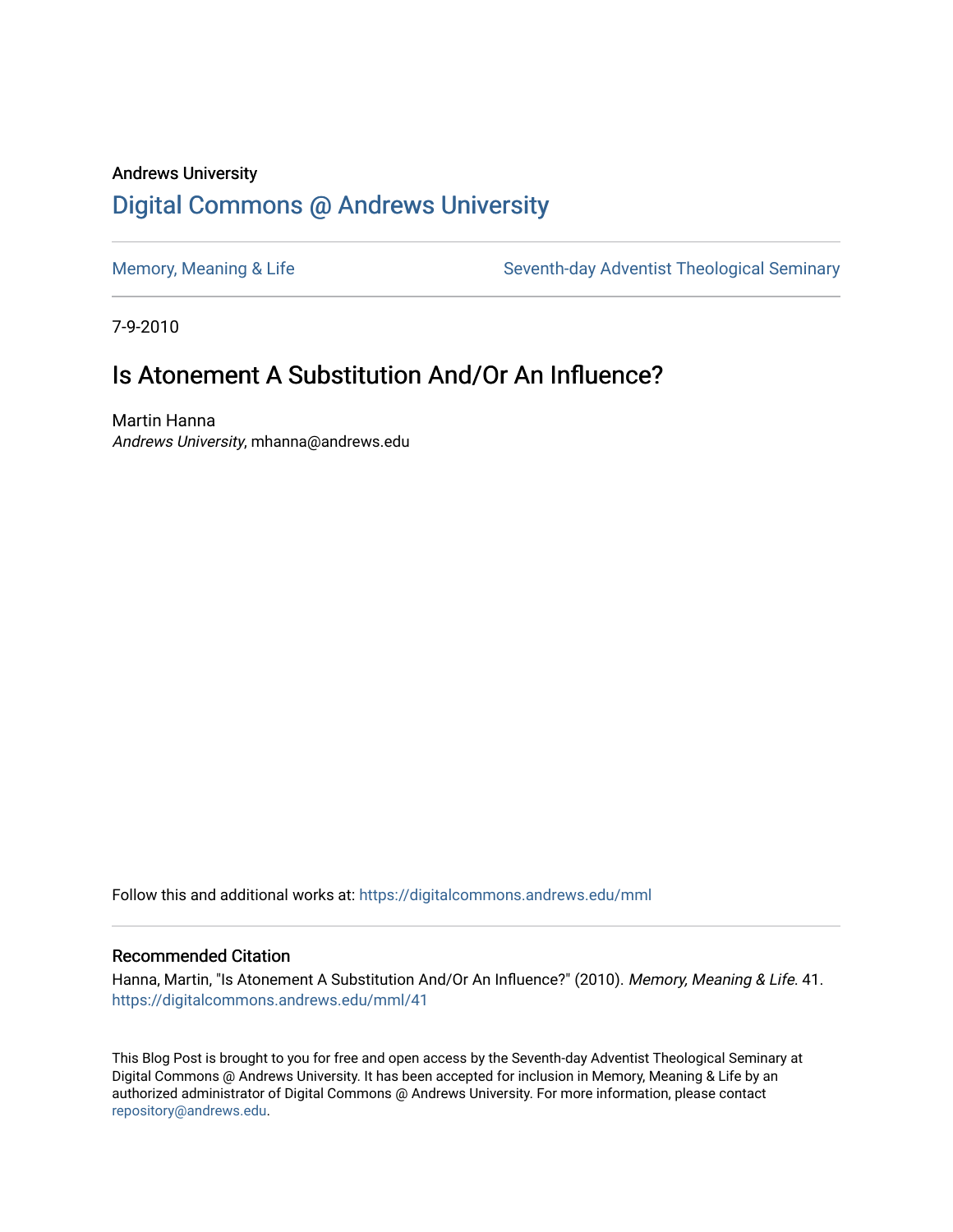The Wayback Machine - http://web.archive.org/web/20100805033836/http://www.memorymeaningfaith.org:80/blog/2…

# **[Memory, Meaning & Faith](http://web.archive.org/web/20100805033836/http://www.memorymeaningfaith.org/blog/)**

[Main](http://web.archive.org/web/20100805033836/http://www.memorymeaningfaith.org/blog) [About](http://web.archive.org/web/20100805033836/http://www.memorymeaningfaith.org/blog/about.html)

[Archives](http://web.archive.org/web/20100805033836/http://www.memorymeaningfaith.org/blog/archives.html)

July 09, 2010

# **Is Atonement A Substitution And/Or An Influence?**



Is the [atonement](http://web.archive.org/web/20100805033836/http://en.wikipedia.org/wiki/Atonement) accomplished by Christ a substitution *and/or* an influence? Through the centuries, Christians have proposed and debated about various atonement models which emphasize different dimensions of atonement. Based on different biblical word pictures, different models have been proposed such as: victory, ransom, satisfaction, moral influence, substitution, government, and reconciliation. Bruce Demarest has helpfully summarized these atonement models in his book: *[The Cross and Salvation](http://web.archive.org/web/20100805033836/http://books.google.com/books?id=X2QMUVTOE0IC&dq=the+cross+and+salvation+bruce+demarest&printsec=frontcover&source=bn&hl=en&ei=TGkWTIHbMYquMvaZyN0L&sa=X&oi=book_result&ct=result&resnum=4&ved=0CCgQ6AEwAw#v=onepage&q&f=false)*.

Contemporary discussions about atonement tend to focus on debates concerning the models of penal substitution and moral influence. In these debates the impression is sometimes given that these models are mutually exclusive. However, Caroline Bynum corrects this misunderstanding in her research on "The Power in the Blood" in the book *[The Redemption](http://web.archive.org/web/20100805033836/http://books.google.com/books?id=F-l1Wy8znD8C&printsec=frontcover&dq=the+redemption+interdisciplinary&source=bl&ots=FjOQgPKyxK&sig=hxUmlcMi0ByDwoW0lBgFIq01NR4&hl=en&ei=HWoWTLjOAYPYM7jA2OsL&sa=X&oi=book_result&ct=result&resnum=3&ved=0CCMQ6AEwAg#v=onepage&q&)*. The relevant question is not: Is atonement a substitution or an influence? The question is: Is atonement a substitution and an influence?

Actually, the dimensions of substitution and influence were implicit in the atonement models developed in the early after the death of [the apostles](http://web.archive.org/web/20100805033836/http://en.wikipedia.org/wiki/Apostle_%28Christian%29). These dimensions then became more explicit in competing models as the Church further clarified its understanding of the Bible. Finally, the most recent models of atonement seek to balance the dimensions of substitution and influence in new ways. This history will be briefly surveyed here.

# **Early Models**

During the first 1000 years of Christianity, the [Victory Model](http://web.archive.org/web/20100805033836/http://en.wikipedia.org/wiki/Atonement_%28Christus_Victor_view%29) and the [Ransom Model](http://web.archive.org/web/20100805033836/http://en.wikipedia.org/wiki/Atonement_%28ransom_view%29) focus the influence of atonement substitution toward the deliverance and ransom of sinners from slavery to sin and Satan.

In contrast, and much later, [Anselm](http://web.archive.org/web/20100805033836/http://en.wikipedia.org/wiki/Anselm_of_Canterbury) (d. 1109) articulated the [Satisfaction Model](http://web.archive.org/web/20100805033836/http://en.wikipedia.org/wiki/Atonement_%28satisfaction_view%29) which grounds the influence of the atonement in a meritorious substitution by Christ which is focused toward the satisfaction of God. As the God-man, on behalf of humanity, Christ is able to satisfy divine honor which was offended by sin.

Soon another shift in atonement thinking was introduced by [Peter Abelard](http://web.archive.org/web/20100805033836/http://en.wikipedia.org/wiki/Peter_Abelard) (d. 1142) whose [Moral Influence Model](http://web.archive.org/web/20100805033836/http://en.wikipedia.org/wiki/Atonement_%28moral_influence_view%29) interprets Christ's substitution as a demonstration of God's love toward sinners. This love is understood as a moral influence that brings sinners into a right relationship with God.

# **Reformation Models**

Later, during the Protestant Reformation, a contrasting emphasis was provided in the [Substitution Model d](http://web.archive.org/web/20100805033836/http://en.wikipedia.org/wiki/Atonement_%28penal_substitution_view%29)eveloped by reformers such as [Martin Luther](http://web.archive.org/web/20100805033836/http://en.wikipedia.org/wiki/Martin_Luther) (d. 1546) and [John Calvin](http://web.archive.org/web/20100805033836/http://en.wikipedia.org/wiki/John_Calvin) (d. 1564). Without denying its moral influence, they focus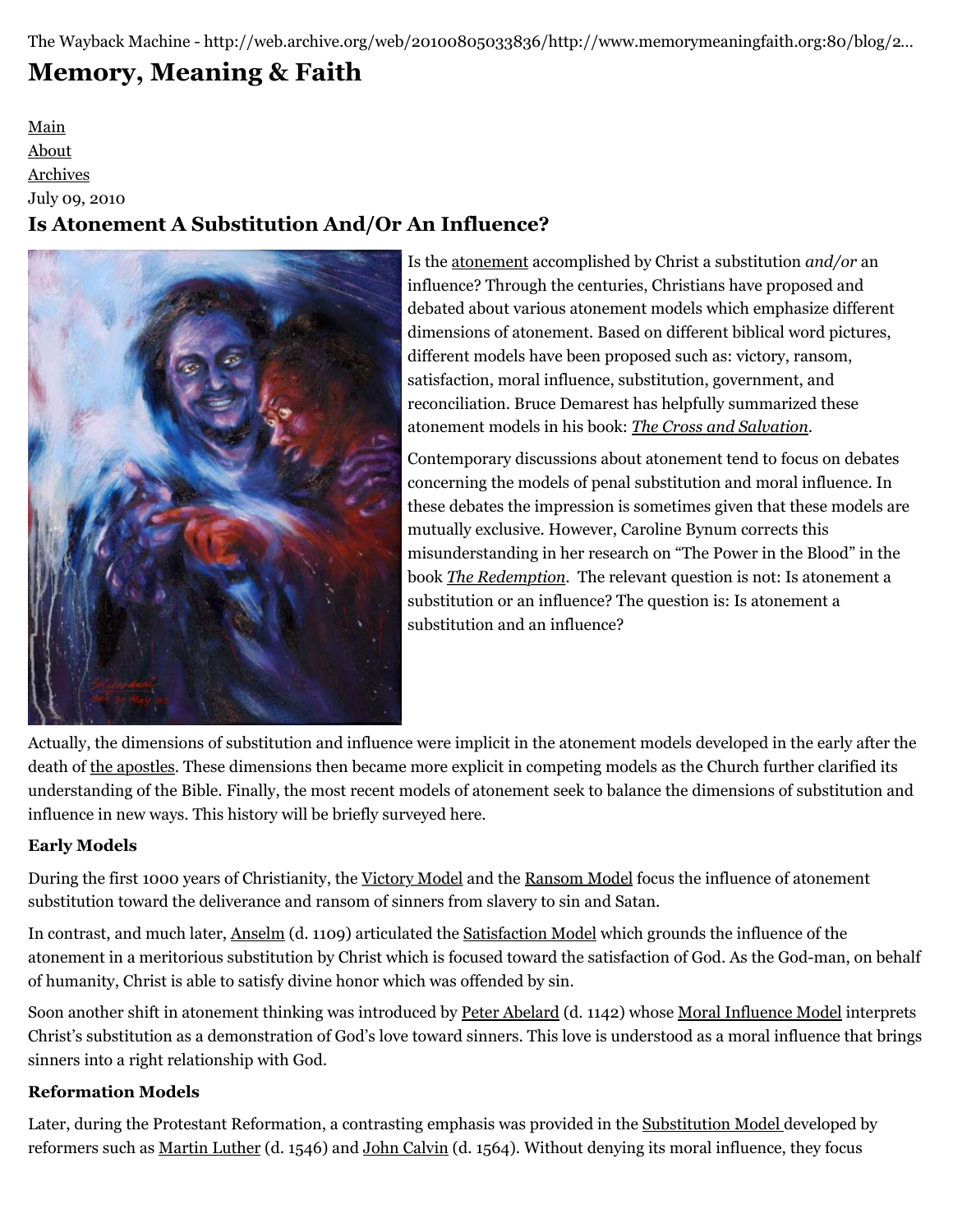atonement toward calming God's wrath (propitiation) by Christ's substitution for sinners in bearing the punishment required by God's law (penal substitution).

Other models of atonement seek to incorporate elements of the Substitionary and Moral Influence models. The Divine [Government Model, promoted by Hugo Grotius \(d. 1645\), interprets Christ's substitution as a token punishment for sin](http://web.archive.org/web/20100805033836/http://en.wikipedia.org/wiki/Atonement_%28governmental_view%29) focused toward upholding the law of God's government and effecting a limited moral influence.

# **A Modern Model**

More recently, the Universal Reconciliation Model was articulated by [Karl Barth](http://web.archive.org/web/20100805033836/http://en.wikipedia.org/wiki/Karl_Barth) (d. 1968). He blends the dimensions of substitution and influence by proposing that the incarnation of Christ involves His corporate unity with sinners so that atonement is grounded in the fact that we all died and were resurrected with Him.

# **Toward A Holistic Model**

Each of these atonement models is informed by biblical word pictures and therefore contains elements of truth regarding relations between Christ's substitution for us and his moral influence in us. However, no single model provides a fully balanced biblical perspective and, as Raoul Dederen points out in the *[Handbook of SDA Theology](http://web.archive.org/web/20100805033836/http://www.adventistbookcenter.com/Detail.tpl?sku=0828014604)*, "none has succeeded in being universally accepted" by all Christians as the final word on atonement.

Therefore, in our contemporary debates about atonement let us hold together the glorious truths that atonement includes substitution and influence. Christ poured out his blood as a substitute for us so that our sins against God may be forgiven. At the same time, there is [power in the blood](http://web.archive.org/web/20100805033836/http://library.timelesstruths.org/music/There_Is_Power_in_the_Blood/) of Christ to draw us into a life transforming relationship with God.

As Ellen White writes: "Christ made a full atonement, giving His life as a ransom for us . . . . to become a substitute . . . for humanity" [\(Lift Him Up,](http://web.archive.org/web/20100805033836/http://www.whiteestate.org/search/search.asp) 345). "The cross was ... the means of atonement.... God's means of winning men to Him" ([Manuscript 165](http://web.archive.org/web/20100805033836/http://www.whiteestate.org/search/search.asp), 1899). "As an atonement. . . . the victory gained at His death on Calvary broke forever the accusing power of Satan over the universe" (Selected Messages, 1:341). "The cross must occupy the central place because it is the means of man's atonement and because of the influence it exerts" (Testimonies, 6:236).

This holistic model of atonement is grounded in the Bible. Christ's atonement substitution and influence are clearly presented by Paul in Romans 5:8. "God demonstrates his love toward us (that is influence), in that . . . Christ died for us [That is substitution.]." Furthermore, Jesus promised atonement substitution when he said: "I will give my flesh for the life of the world" (John 6:51). He also promised that his atonement would have great influence when he said: "If I am lifted up from the earth, I will draw all people to myself" (John 12:32).

# **Questions**

- Can anything be added to the perfection of Christ's completed atoning sacrifice as a substitute for us? Is the powerful influence of Christ's atonement a part of his atonement or an addition to his atonement?
- Do we compromise biblical teaching if we limit our model of atonement to what Christ has done for us? Do we compromise biblical teaching if we include in our model of atonement the powerful influence of Christ's atonement?

Posted by Martin Hanna on July 09, 2010 in [Historical Theology](http://web.archive.org/web/20100805033836/http://www.memorymeaningfaith.org/blog/theology/) | [Permalink](http://web.archive.org/web/20100805033836/http://www.memorymeaningfaith.org/blog/2010/07/atonement-substitution-influence.html) [Save to del.icio.us](http://web.archive.org/web/20100805033836/http://del.icio.us/post) | [Tweet This!](http://web.archive.org/web/20100805033836/http://twitter.com/home?status=Is%20Atoneme...%20http%3A%2F%2Fweb.archive.org%2Fweb%2F20100805033836%2Fhttp%3A%2F%2Fwww.memorymeaningfaith.org%2Fblog%2F2010%2F07%2Fatonement-substitution-influence.html)

# **Comments**

You can follow this conversation by subscribing to the [comment feed](http://web.archive.org/web/20100805033836/http://www.memorymeaningfaith.org/blog/2010/07/atonement-substitution-influence/comments/atom.xml) for this post.

Thank you, Martin, for your accessible and succinct overview of the development of the models of atonement in the Christian church. As I understand you, the problem has not been in obtaining new insights into the truths of the atonement. Rather, problems have arisen when one claims that the new insights (whether moral influence or substitution) are the only true or worthy insights. It is hard to see why these truths cannot be understood as complementary, rather than in competition, as it is so often phrased these days.

Having said this, are there teachings regarding the atonement that you would view as strictly problematic, and not worth making part of the whole? For instance, the early models you mention about making a payment to Satan to release sinners, is this something you would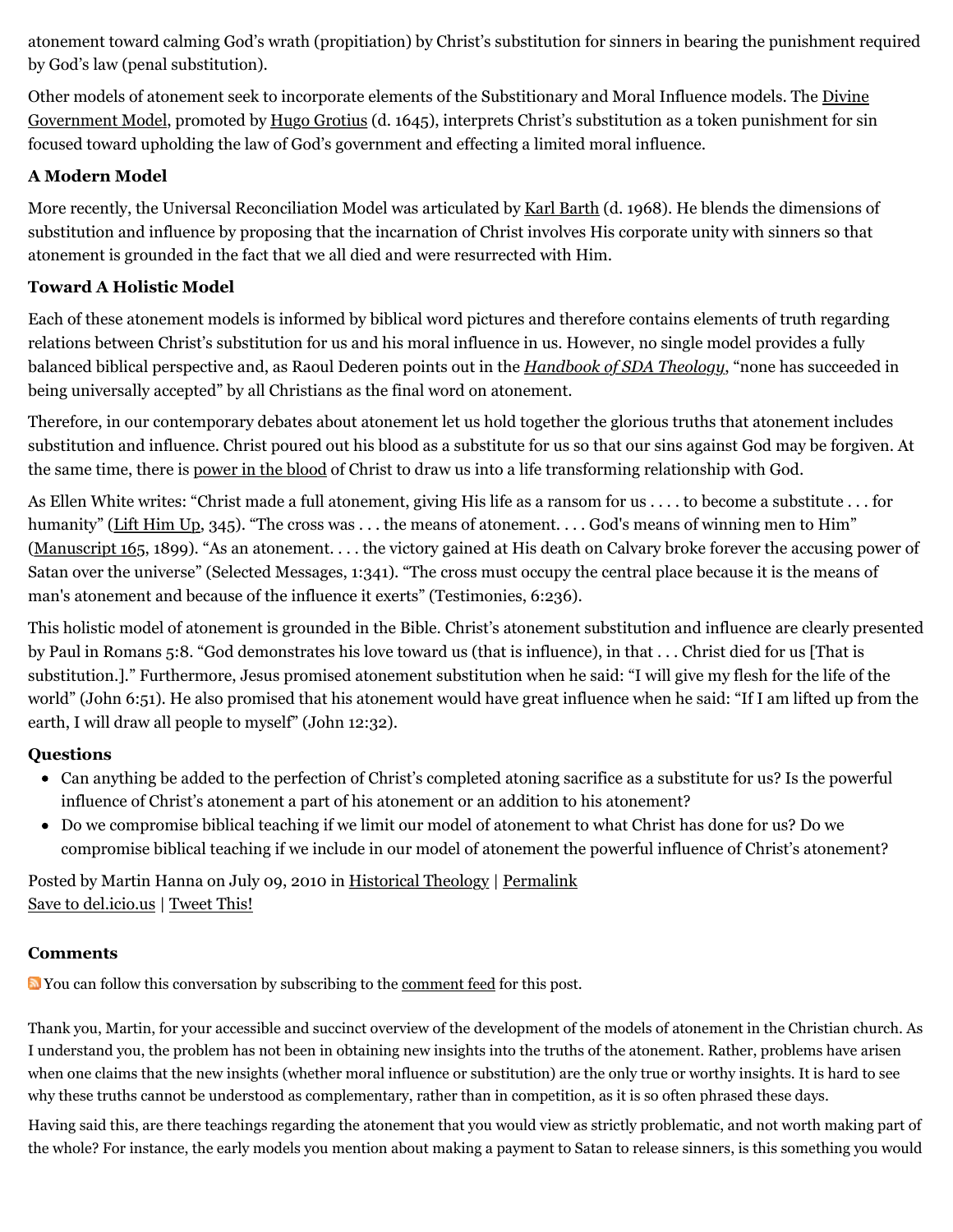#### incorporate into our modern model?

#### Posted by: Nicholas Miller | [July 10, 2010 at 05:29 PM](http://web.archive.org/web/20100805033836/http://www.memorymeaningfaith.org/blog/2010/07/atonement-substitution-influence.html?cid=6a01287656f488970c0133f232c509970b#comment-6a01287656f488970c0133f232c509970b)

Nicholas, you have identified an important point that is highlighted in my blog. There are biblical elements in various models of atonement which are complementary. In addition, your question reminds me of another concern that motivated my blog. Some of the biblical elements in atonement models have been twisted away from their proper significance through a literalistic or legalistic interpretation.

For example, the concept that "atonement is like being ransomed from slavery to sin and Satan" is an authentic biblical "word picture" or metaphor. But the idea of a literalistic ransom required by Satan and payed to him by Christ is a misunderstanding based on a legalistic interpretation of the ransom metaphor.

There is great danger in legalistic interpretations of any of the biblical models of atonement. For example, some have interpreted the substitution model of atonement so legalistically that they conclude (1) since Christ is a substitute for all, then all will ultimately receive eternal life; or (2) since all will not receive eternal life, then Christ was a substitute for some and not for others

In fact, legalistic interpretations contribute to the common view that one model is correct and the others are wrong. However, an authentic reading of the biblical models will allow us to conclude rightly that atonement is multifaceted. Atonement is a victory, a ransom, a satisfaction, a moral influence, a divine government, a universal reconciliation, and a substitution.

At the same time, atonement is a miracle and mystery that is bigger than all these models. It is not completely explained by any one model or by all the models put together. The miracle and mystery of the atonement will be a subject of study throughout the ceaseless ages of eternity!

#### Posted by: [Martin Hanna](http://web.archive.org/web/20100805033836/http://cosmicchristconnections.blogspot.com/) | [July 10, 2010 at 09:05 PM](http://web.archive.org/web/20100805033836/http://www.memorymeaningfaith.org/blog/2010/07/atonement-substitution-influence.html?cid=6a01287656f488970c0133f233829d970b#comment-6a01287656f488970c0133f233829d970b)

Dr. Hanna you ask if a substitutionary interpretation of atonement alone or a substitutionary and moral influencing interpretation of atonement compromises Biblical teaching. If both these teachings, whether exclusive or combined, are the parameters of atonement theology then perhaps we are misunderstanding Biblical teaching. What if the presupposition of your question assumes a paradigm that itself compromises Biblical teaching? A substitutionary and/or moral influence interpretation both justify the sinner/man to the Law as revealed in scripture. The substitutionary interpretation of atonement renders the sinner innocent in regards to the Law making Christ the means to our fulfillment of the Law's requirements. In other words the law is the τέλος of Christ. A moral influence interpretation relies on a behavioralistic model that keeps God separated from humanity. Humans are influenced to behave in accordance with the Law. This interpretation can even utilize the substitutionary interpretation by stating that Christ enables humans to behave in accordance with the Law. Both interpretations are based on the paradigm that the Law is τέλος of Christ. Both interpretations are founded upon the old covenant that is founded on the idea that human knowledge of good and evil and their disposition to the revelation of good and evil, the Law, determines life or death.

What if the atonement paradigm is instead the revelation of life as it was designed not pre-destined, to be? Then it would therefore need to provide life. But how? What if Christ's death on the cross raised up, for both the enemy and those who trust in Him to see, is a testimony of God's trustworthiness? Then we may see some correlations . . . Abraham's trust in God's promise that He would sacrifice the living means to that promise embodied in Isaac and the ram provided; the sacrifice ordered by God to the Israelites of their first born substituted by a lamb . . . all pointing to Christ the Lamb of God. All sacrifice is then a surrender of hope upon the means of what we perceive to be the fulfillment of God's promise that is revealed to be the true means to the fulfillment of that promise. The promise is eternal life, reconciliation with God and a restoration to the original design. This is possible on the premise that all were designed to have life from God and not of themselves. What then does Christ lifted up on the cross reveal? It reveals the perceived victory of Satan and those who attribute to themselves the means to grasp eternal life through knowledge, through Law; and a curse to those who trust God. Christ on the cross is a revelation of trust in God. But it is when we understand that Christ died trusting God and still one with Him that fulfills what the Law tried and failed to do. If we believe that Christ died apart from God then we render His testimony a lie. How can He proclaim what is written in Psalm 22 and promise what He did to the thief or pronounce the completion of the revelation? It is what follows that reveals atonement. Being crucified with Christ means we trust in God, and He is trustworthy even unto our death. Why can we believe this? Because Christ is risen and not defeated. That Christ on the cross was raised up for all to see is the testimony that no one may deny and all agree that He died. In the midst of Satanic victory and the hopelessness of those who trust in the Lord is revealed the atonement. Christ was raised from the dead, and death could not keep Him because He entrusted himself unto God. The demons believe but they do not trust. The atonement is His testimony and our hope: That God loved the world in such a manner that He provided the only begotten Son so that anyone who entrusts himself unto Him will not destroy himself but have eternal life.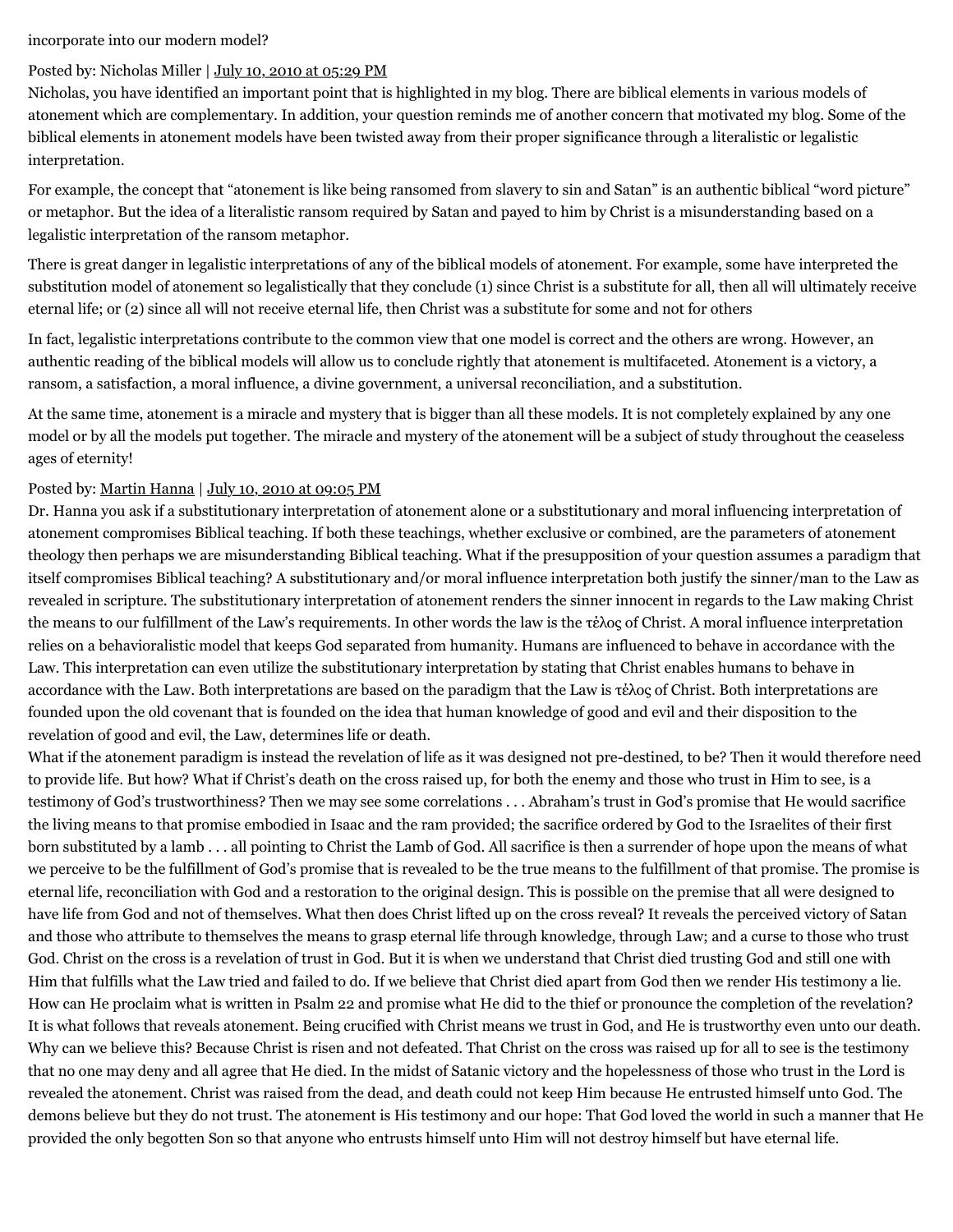If the atonement is the revelation of God's trustworthiness then we who entrust ourselves unto Him do not believe life is something to be grasped. The Law is not the τέλος of the atonement but the means by which we discover our own nothingness. For those who place their hope in Law will find only death and those who place their hope in Christ and entrust themselves unto God receive life and it is not their works that are manifested but the works of God. If the paradigm of the atonement is based on Law then its τέλος is death but if it is based on God's trustworthiness as Christ revealed then its τέλος is life eternal. Although it seems that a substitutionary and/or moral influence interpretation reveals the atonement, its appeal is limited to the flesh and what is capable only through the law. A paradigm of trust perhaps reveals the new covenant, which of course is the old . . . the original design.

#### Posted by: David de la Vega | [July 11, 2010 at 10:13 AM](http://web.archive.org/web/20100805033836/http://www.memorymeaningfaith.org/blog/2010/07/atonement-substitution-influence.html?cid=6a01287656f488970c0134855b7fde970c#comment-6a01287656f488970c0134855b7fde970c)

Thanks for your thoughtful comments David. I do not intend to limit the parameters of atonement to models of substitution and influence. I focus on those in my blog because they are currently being debated more than the other biblical models which I regard as included in the biblical parameters of atonement.

You mention another biblical model of "atonement as a revelation of God's trustworthiness." I agree that this model should also be regarded as proper within the parameters of our understanding of biblical atonement.

However, I would suggest that the biblical model of "atonement as revelation" is not in contradiction of the equally biblical models of "atonement as substitution or as influence." Christ is God's atonement revelation in that God reveals himself through Christ as our atonement substitute. At the same time, there is a powerful atonement influence that flows from Christ as God's atonement substitute and atonement revelation.

In addition, I agree with you that the atonement of Christ is the "end" or "goal" of the law. I agree with you that the models of atonement as substitution and as influence ought not to be understood as implying that the law is the goal rather than Christ. At the same time, it is true that the law is a witness (Rom 3:21) that through the atonement of Christ "the righteousness of the law is fulfilled" (Rom 8:4) and the law is established (Rom 3:31). Nevertheless, according to Scripture, the law is not an end in itself. Rather Christ is the end/goal of the law! (Rom 10:4).

#### Posted by: [Martin Hanna](http://web.archive.org/web/20100805033836/http://cosmicchristconnections.blogspot.com/) | [July 11, 2010 at 11:15 AM](http://web.archive.org/web/20100805033836/http://www.memorymeaningfaith.org/blog/2010/07/atonement-substitution-influence.html?cid=6a01287656f488970c0133f235f612970b#comment-6a01287656f488970c0133f235f612970b)

I curious as to how the holistic model you propose differs from Barth's model. You say Barth also incorporates substitution and influence. Is there some other biblical aspect of atonement that Barth denies?

#### Posted by: [David Hamstra](http://web.archive.org/web/20100805033836/http://profile.typepad.com/davidhamstra) | [July 12, 2010 at 09:59 AM](http://web.archive.org/web/20100805033836/http://www.memorymeaningfaith.org/blog/2010/07/atonement-substitution-influence.html?cid=6a01287656f488970c013485608217970c#comment-6a01287656f488970c013485608217970c)

David (Hamstra), my goal was not to propose a specific model for the atonement accomplished by Christ. Rather, I wanted to propose that an adequate model should be biblical and should therefore include elements of all the biblical word pictures which describe the atonement.

I did propose that biblical atonement includes dimensions of substitution and influence which are biblical. I did this in order to transcend the current controversy substitution and influence models. However, I do not regard Barth's model as adequate to communicate all the biblical data about the atonement.

#### Posted by: [Martin Hanna](http://web.archive.org/web/20100805033836/http://cosmicchristconnections.blogspot.com/) | [July 12, 2010 at 09:49 PM](http://web.archive.org/web/20100805033836/http://www.memorymeaningfaith.org/blog/2010/07/atonement-substitution-influence.html?cid=6a01287656f488970c01348563d3dc970c#comment-6a01287656f488970c01348563d3dc970c)

The motivating influence of Christ's death on the cross can be seen in 2Cor 5 "God was in Christ reconciling the world to Himself" and in that same chapter "we beg you on behalf of Christ be reconciled to God".

Also in that same chapter we have the substitutionary atonement "He made Him who knew no sin to BE sin on OUR behalf that we might become the righteousness of God in Him".

We also have Heb 9 "Without the shedding of blood there is no remission of sins".

And we have "He is the Atoning Sacrifice for OUR sins and not for our sins only but for the sins of the Whole World" 1John 2:2 NIV.

So the substitutionary atonement - paying the debt of our sins is clearly supported by the Word of God.

#### Colossian 2:

14 having canceled out the certificate of debt consisting of decrees against us, which was hostile to us; and He has taken it out of the way, having nailed it to the cross. (NASB)

#### in Christ,

Bob